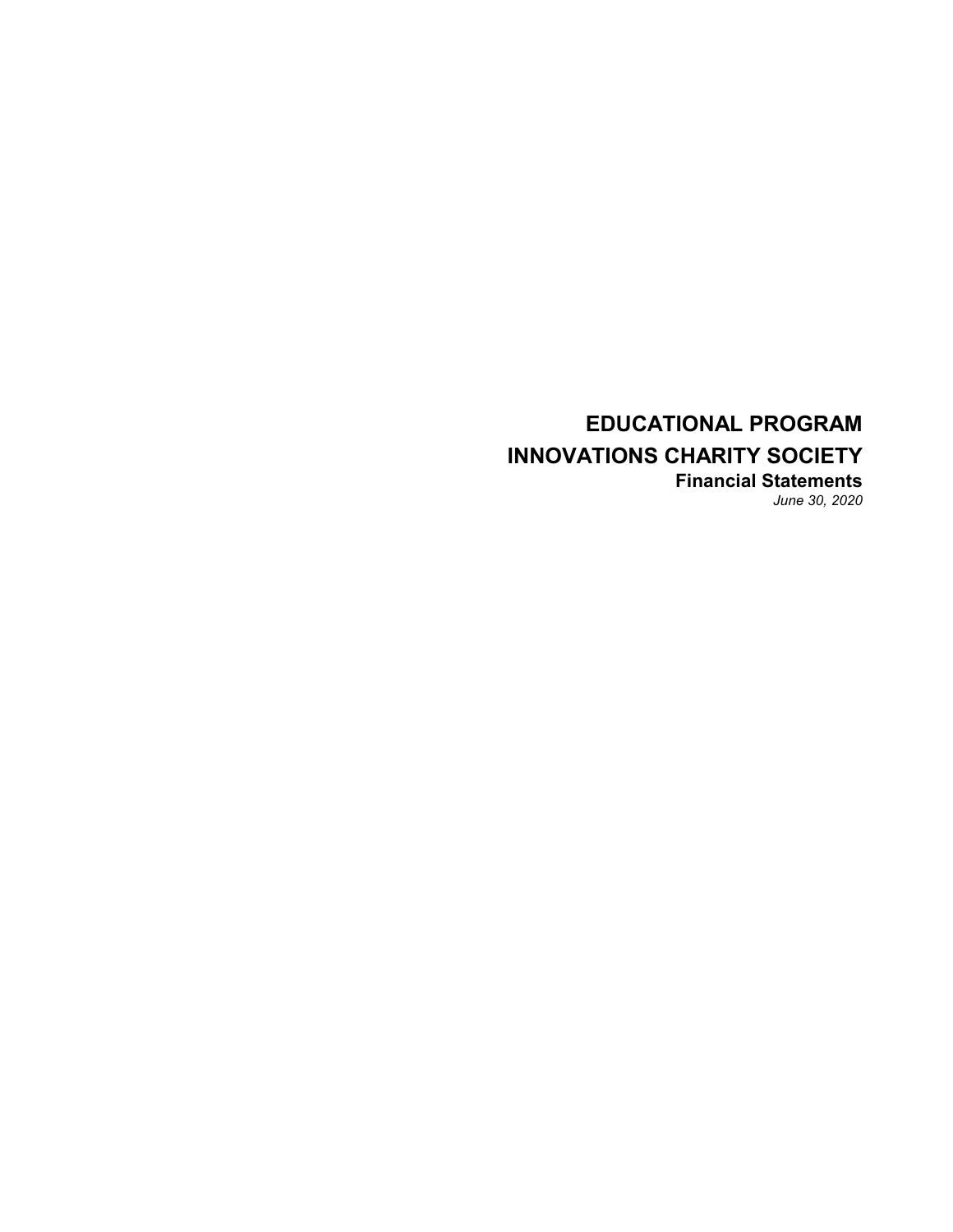To the Directors of Educational Program Innovations Charity Society:

#### **Qualified Opinion**

We have audited the financial statements of Educational Program Innovations Charity Society (the "Society"), which comprise the statement of financial position as at June 30, 2020, and the statements of operations, change in net assets and cash flows for the year then ended, and notes to the financial statements, including a summary of significant accounting policies.

In our opinion, except for the effects of the matter described in the Basis for Qualified Opinion section of our report, the accompanying financial statements present fairly, in all material respects, the financial position of the Society as at June 30, 2020, and the results of its operations and its cash flows for the year then ended in accordance with Canadian accounting standards for not-for-profit organizations.

#### **Basis for Qualified Opinion**

In common with many not-for-profit organizations, the Society derives part of its revenues from donations and fundraising, the completeness of which is not susceptible to satisfactory audit verification. Accordingly our verification of these revenues was limited to the amount recorded in the records of the Society and we were not able to determine whether any adjustments might be necessary to assets, revenues and excess of revenues over expenses.

We conducted our audit in accordance with Canadian generally accepted auditing standards. Our responsibilities under those standards are further described in the Auditor's Responsibilities for the Audit of the Financial Statements section of our report. We are independent of the Society in accordance with the ethical requirements that are relevant to our audit of the financial statements in Canada, and we have fulfilled our other ethical responsibilities in accordance with these requirements. We believe that the audit evidence we have obtained is sufficient and appropriate to provide a basis for our qualified opinion.

#### **Other Matter**

The financial statements of the Society for the year ended June 30, 2019 were audited by MGM & Associates, Chartered Professional Accountants of Sydney, Nova Scotia, Canada, prior to its merger with MNP LLP. MGM & Associates, Chartered Professional Accountants expressed a qualified opinion on those statements on October 3, 2019 for the reasons described in the Basis for Qualified opinion paragraph.

#### **Responsibilities of Management and Those Charged with Governance for the Financial Statements**

Management is responsible for the preparation and fair presentation of the financial statements in accordance with Canadian accounting standards for not-for-profit organizations, and for such internal control as management determines is necessary to enable the preparation of financial statements that are free from material misstatement, whether due to fraud or error.

In preparing the financial statements, management is responsible for assessing the Society's ability to continue as a going concern, disclosing, as applicable, matters related to going concern and using the going concern basis of accounting unless management either intends to liquidate the Society or to cease operations, or has no realistic alternative but to do so.

Those charged with governance are responsible for overseeing the Society's financial reporting process.

#### **Auditor's Responsibilities for the Audit of the Financial Statements**

Our objectives are to obtain reasonable assurance about whether the financial statements as a whole are free from material misstatement, whether due to fraud or error, and to issue an auditor's report that includes our opinion. Reasonable assurance is a high level of assurance, but is not a guarantee that an audit conducted in accordance with Canadian generally accepted auditing standards will always detect a material misstatement when it exists. Misstatements can arise from fraud or error and are considered material if, individually or in the aggregate, they could reasonably be expected to influence the economic decisions of users taken on the basis of these financial statements.

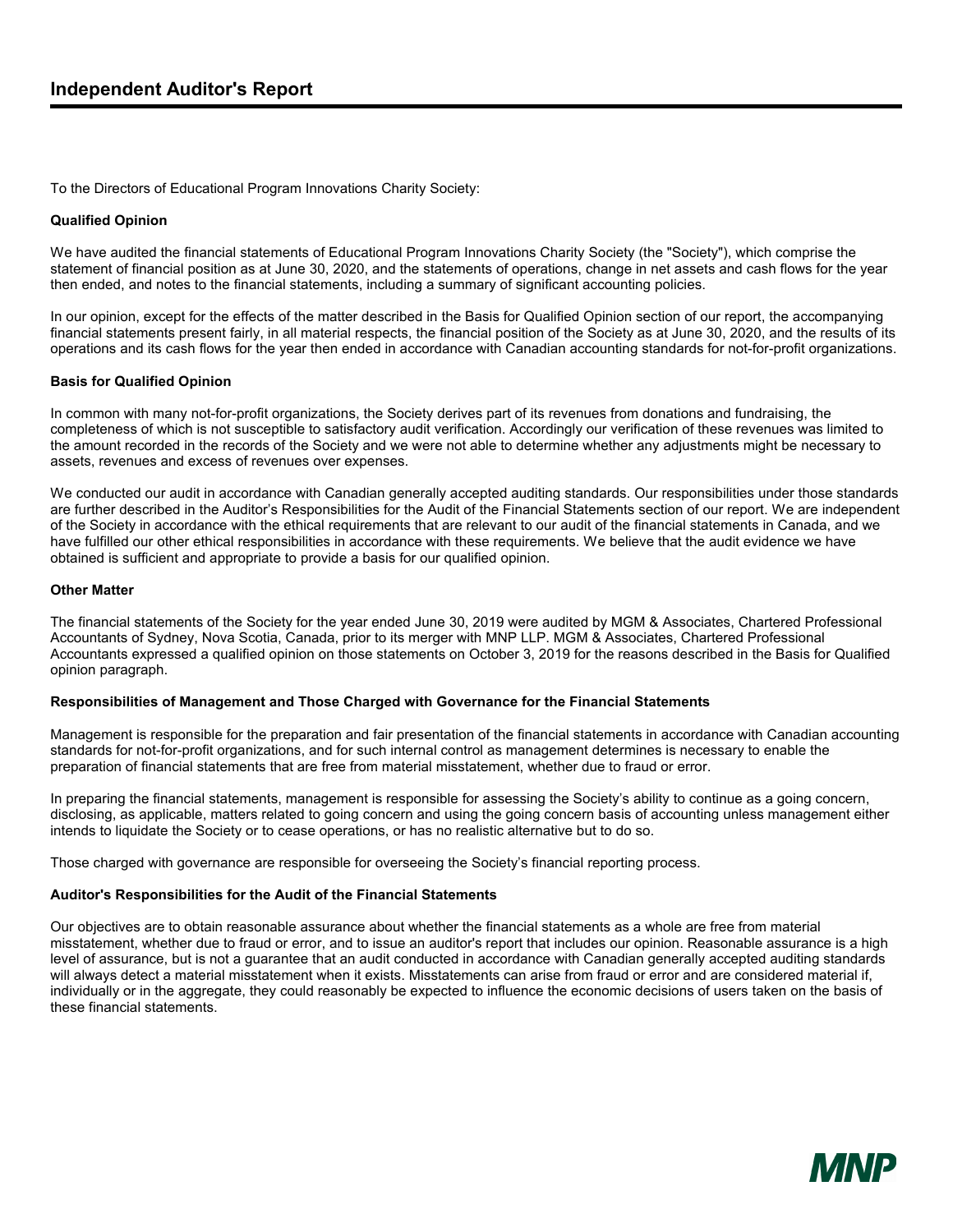As part of an audit in accordance with Canadian generally accepted auditing standards, we exercise professional judgment and maintain professional skepticism throughout the audit. We also:

- Identify and assess the risks of material misstatement of the financial statements, whether due to fraud or error, design and perform audit procedures responsive to those risks, and obtain audit evidence that is sufficient and appropriate to provide a basis for our opinion. The risk of not detecting a material misstatement resulting from fraud is higher than for one resulting from error, as fraud may involve collusion, forgery, intentional omissions, misrepresentations, or the override of internal control.
- Obtain an understanding of internal control relevant to the audit in order to design audit procedures that are appropriate in the circumstances, but not for the purpose of expressing an opinion on the effectiveness of the Society's internal control.
- Evaluate the appropriateness of accounting policies used and the reasonableness of accounting estimates and related disclosures made by management.
- Conclude on the appropriateness of management's use of the going concern basis of accounting and, based on the audit evidence obtained, whether a material uncertainty exists related to events or conditions that may cast significant doubt on the Society's ability to continue as a going concern. If we conclude that a material uncertainty exists, we are required to draw attention in our auditor's report to the related disclosures in the financial statements or, if such disclosures are inadequate, to modify our opinion. Our conclusions are based on the audit evidence obtained up to the date of our auditor's report. However, future events or conditions may cause the Society to cease to continue as a going concern.

We communicate with those charged with governance regarding, among other matters, the planned scope and timing of the audit and significant audit findings, including any significant deficiencies in internal control that we identify during our audit.

Sydney, Nova Scotia

 $MNP$ LLP

October 6, 2020 Chartered Professional Accountants

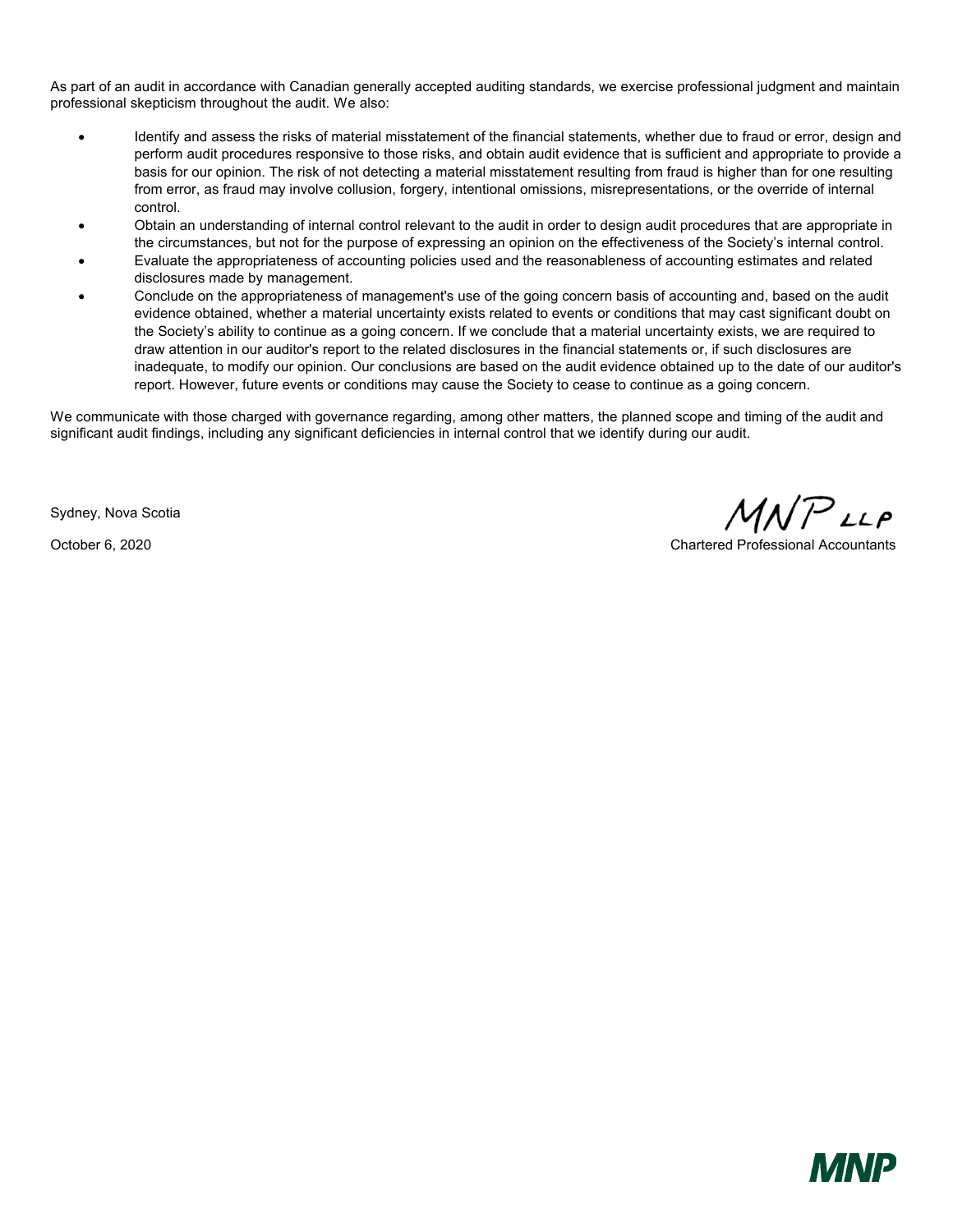Statement of Financial Position

June 30, 2020, with comparative figures for 2019

|                                                                                                                                                  |    | 2019                                      |                                        |
|--------------------------------------------------------------------------------------------------------------------------------------------------|----|-------------------------------------------|----------------------------------------|
| <b>ASSETS</b>                                                                                                                                    |    |                                           |                                        |
| <b>Current assets</b><br>Cash<br>Short-term investments (note 2)<br>Funding receivable<br>Harmonized sales taxes recoverable<br>Prepaid expenses | \$ | 34,002<br>65,228<br>8,750<br>3,517<br>852 | \$<br>41,477<br>66,986<br>2,447<br>852 |
|                                                                                                                                                  | \$ | 112,349                                   | \$<br>111,762                          |
| <b>LIABILITIES</b>                                                                                                                               |    |                                           |                                        |
| <b>Current liabilities</b><br>Accounts payable and accrued liabilities<br>Deferred revenue                                                       | \$ | 10,134<br>17,725<br>27,859                | \$<br>5,306<br>35,250<br>40,556        |
| <b>NET ASSETS</b>                                                                                                                                |    |                                           |                                        |
| Unrestricted                                                                                                                                     |    | 84,490                                    | 71,206                                 |
|                                                                                                                                                  | \$ | 112,349                                   | \$<br>111,762                          |

See accompanying notes to financial statements.

On behalf of the Board:

**Director** Director

**Director** Director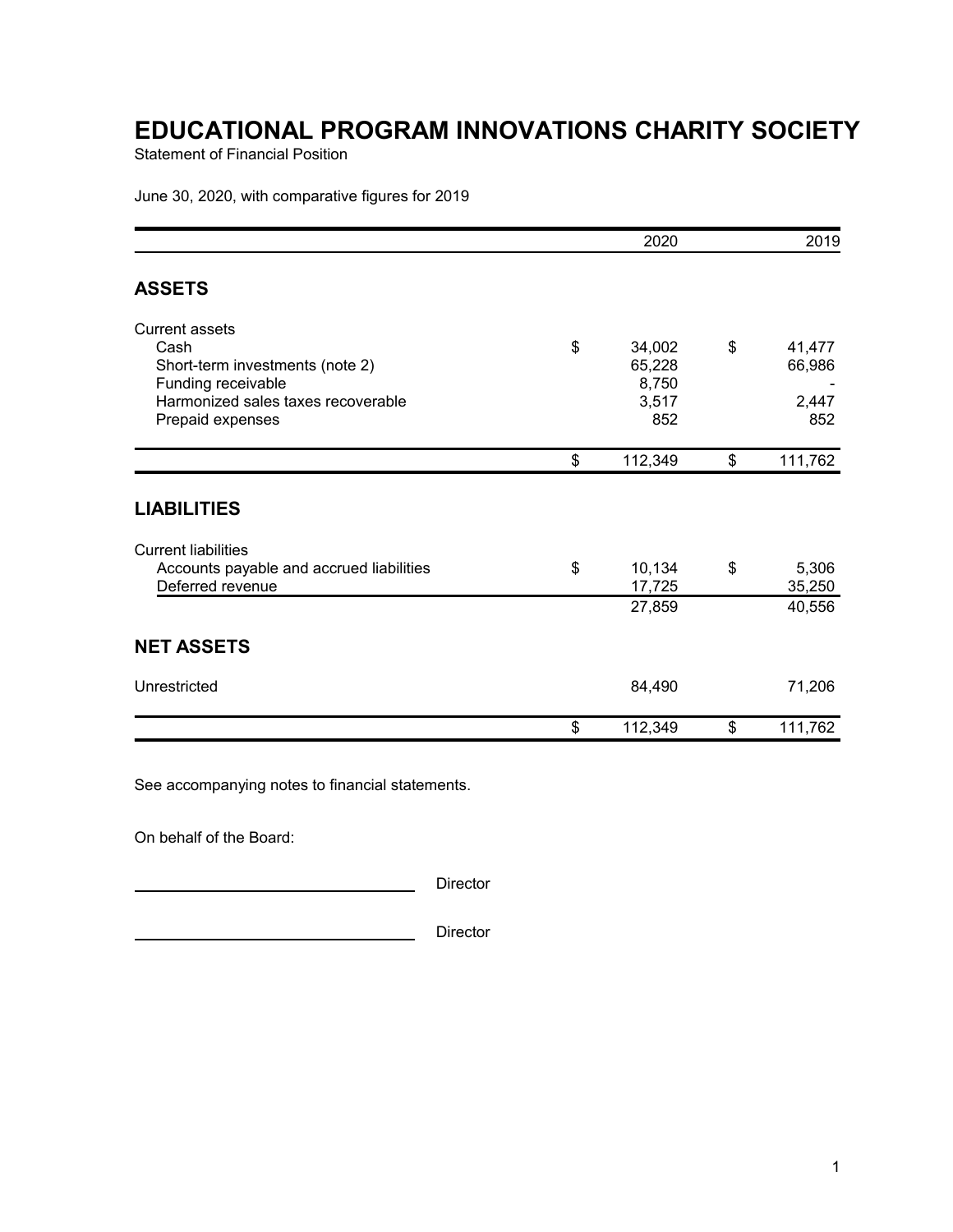Statement of Operations and Change in Net Assets

Year ended June 30, 2020, with comparative figures for 2019

|                                                        | 2020         | 2019          |
|--------------------------------------------------------|--------------|---------------|
| <b>REVENUES</b>                                        |              |               |
| Province of Nova Scotia                                | \$<br>61,475 | \$<br>113,684 |
| Law Foundation of Nova Scotia                          | 45,710       | 44,280        |
| United Way of Cape Breton                              | 35,000       | 37,288        |
| Other contributions                                    | 23,000       | 28,540        |
| Donations                                              | 14,607       | 12,071        |
| Investment income                                      | 3,748        | 1,716         |
| Fundraising                                            | 1,057        | 1,744         |
|                                                        | 184,597      | 239,323       |
| <b>EXPENSES</b>                                        |              |               |
| Wages and benefits                                     | 124,951      | 139,540       |
| Transportation                                         | 4,774        | 11,725        |
| Nutrition                                              | 4,437        | 6,394         |
| Program development                                    | 4,228        | 10,888        |
| Professional fees                                      | 4,100        | 4,100         |
| Workshop and training                                  | 3,395        | 39,523        |
| Scholarships                                           | 3,000        | 3,000         |
| Office                                                 | 2,448        | 1,478         |
| Insurance                                              | 1,850        | 2,009         |
| Unrecoverable HST                                      | 1,069        | 1,708         |
| Donations                                              | 1,000        | 2,100         |
| Directors' travel                                      | 900          | 1,800         |
| Telephone                                              | 743          | 942           |
| <b>Materials</b>                                       | 657          | 3,352         |
| Small equipment                                        | 215          | 606           |
| <b>Bank charges</b>                                    | 197          | 278           |
| Dues and fees                                          | 31           | 31            |
|                                                        | 157,995      | 229,474       |
| Excess of revenues over expenses before the undernoted | 26,602       | 9,849         |
| Unrealized loss on change in fair market value of      |              |               |
| investments                                            | (13, 318)    | (654)         |
| <b>EXCESS OF REVENUES OVER EXPENSES</b>                | 13,284       | 9,195         |
| UNRESTRICTED NET ASSETS, BEGINNING OF YEAR             | 71,206       | 62,011        |
|                                                        |              |               |
| UNRESTRICTED NET ASSETS, END OF YEAR                   | \$<br>84,490 | \$<br>71,206  |

See accompanying notes to financial statements.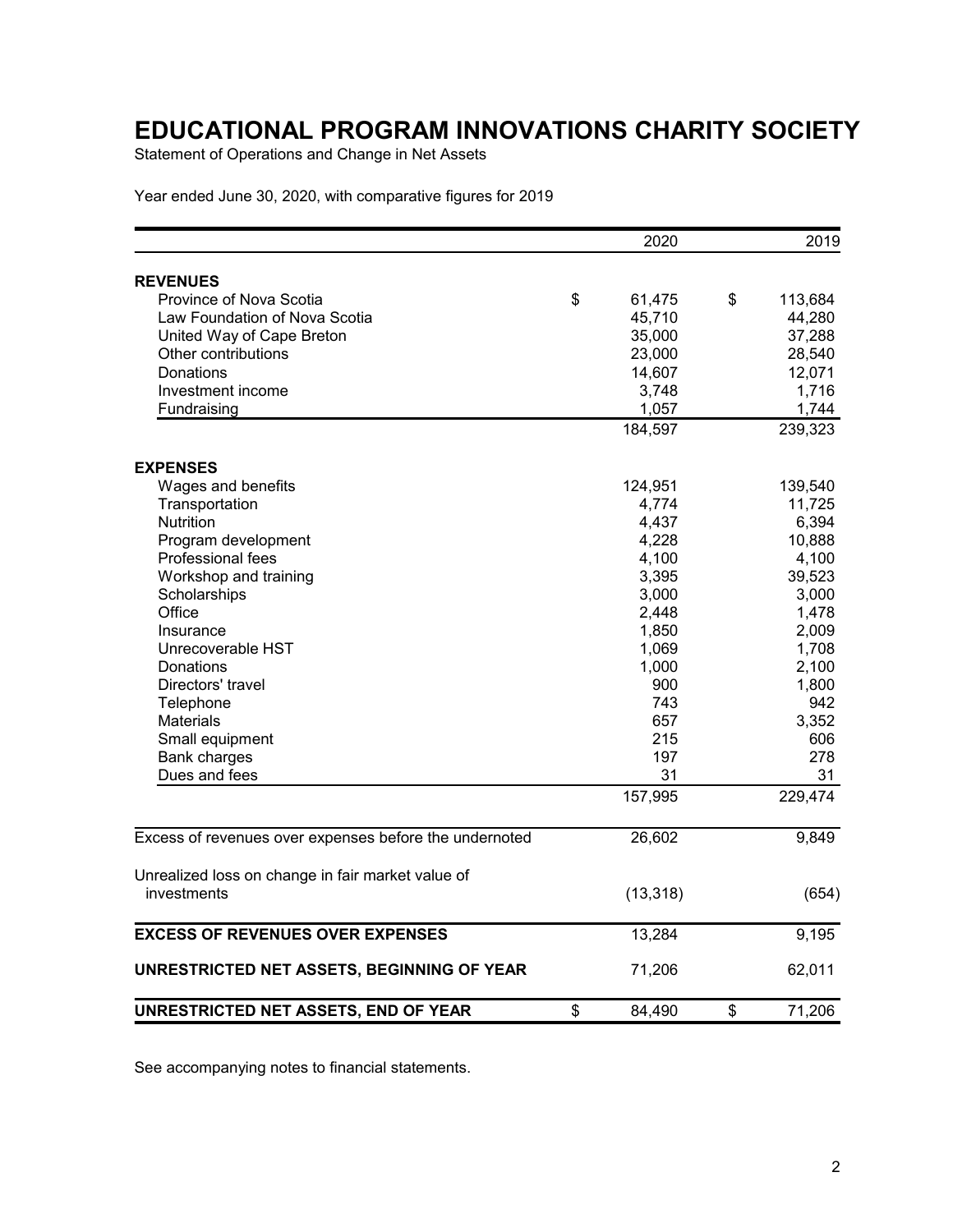Statement of Cash Flows

Year ended June 30, 2020, with comparative figures for 2019

|                                                     | 2020         | 2019         |  |
|-----------------------------------------------------|--------------|--------------|--|
| <b>CASH FLOWS FROM OPERATIONS</b>                   |              |              |  |
| Excess of revenues over expenses                    | \$<br>13,284 | \$<br>9,195  |  |
| Item not involving cash                             |              |              |  |
| Unrealized loss from change in fair market value of |              |              |  |
| investments                                         | 13,318       | 654          |  |
| Change in non-cash operating working capital        |              |              |  |
| Decrease (increase) in funding receivable           | (8,750)      | 9,513        |  |
| Increase in harmonized sales taxes recoverable      | (1,070)      | (1,708)      |  |
| Increase (decrease) in accounts payable and accrued |              |              |  |
| liabilities                                         | 4,828        | (707)        |  |
| Decrease in deferred revenue                        | (17, 525)    | (33,969)     |  |
|                                                     | 4,085        | (17, 022)    |  |
| <b>CASH FLOWS FROM INVESTING ACTIVITIES</b>         |              |              |  |
| Increase in short-term investments, at cost         | (11, 560)    | (9, 137)     |  |
| DECREASE IN CASH AND CASH EQUIVALENTS               | (7, 475)     | (26, 159)    |  |
| CASH AND CASH EQUIVALENTS, BEGINNING OF YEAR        | 41,477       | 67,636       |  |
| CASH AND CASH EQUIVALENTS, END OF YEAR              | \$<br>34,002 | \$<br>41,477 |  |

See accompanying notes to financial statements.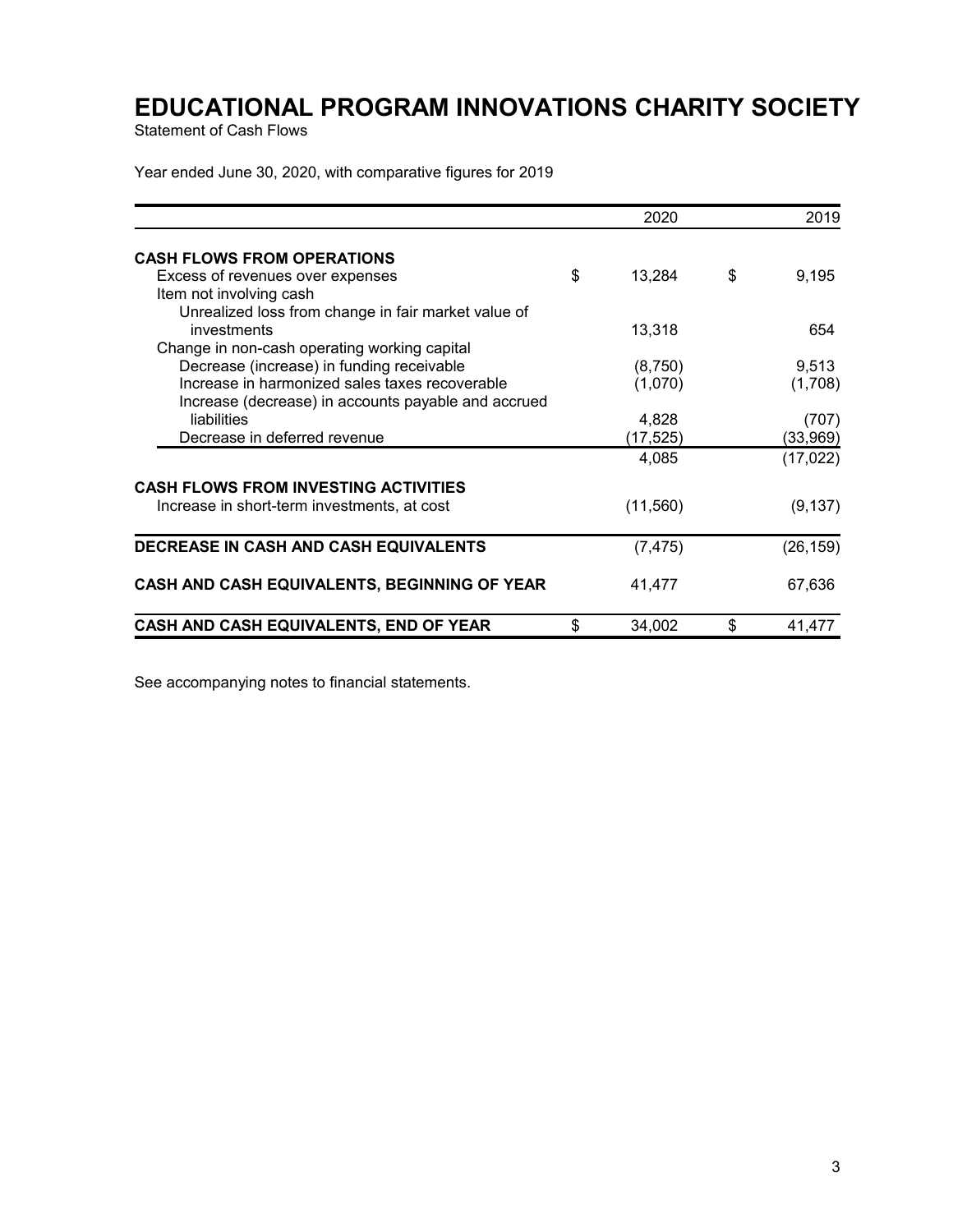Notes to Financial Statements

Year ended June 30, 2020

Educational Program Innovations Charity Society (the "Society") is incorporated under the Nova Scotia Companies Act as a Company limited. The principal activity is to provide and promote educational advancement opportunities for the disadvantaged through new educational initiatives and the enhancements of currently successful educational programs. The Society is a registered charity and is exempt from income taxes.

### **1. SIGNIFICANT ACCOUNTING POLICIES**

(a) Basis of presentation

These financial statements have been prepared in accordance with Canadian accounting standards for not-for-profit organizations.

(b) Cash and cash equivalents

Cash and cash equivalents consist of cash on hand and cash in bank accounts.

(c) Investments

Investments are carried at fair market value.

(d) Capital assets

Capital assets over \$2,000 are capitalized in the period of acquisition and amounts under \$2,000 are expensed in the period of acquisition.

(e) Revenue recognition

The Society follows the deferral method of accounting for contributions.

Unrestricted contributions are recognized as revenue when received or receivable if the amount to be received can be reasonably estimated and collection is reasonably assured.

Restricted contributions are recognized as revenue in the period in which the related expenses are recognized.

Investment income is recognized as revenue when earned.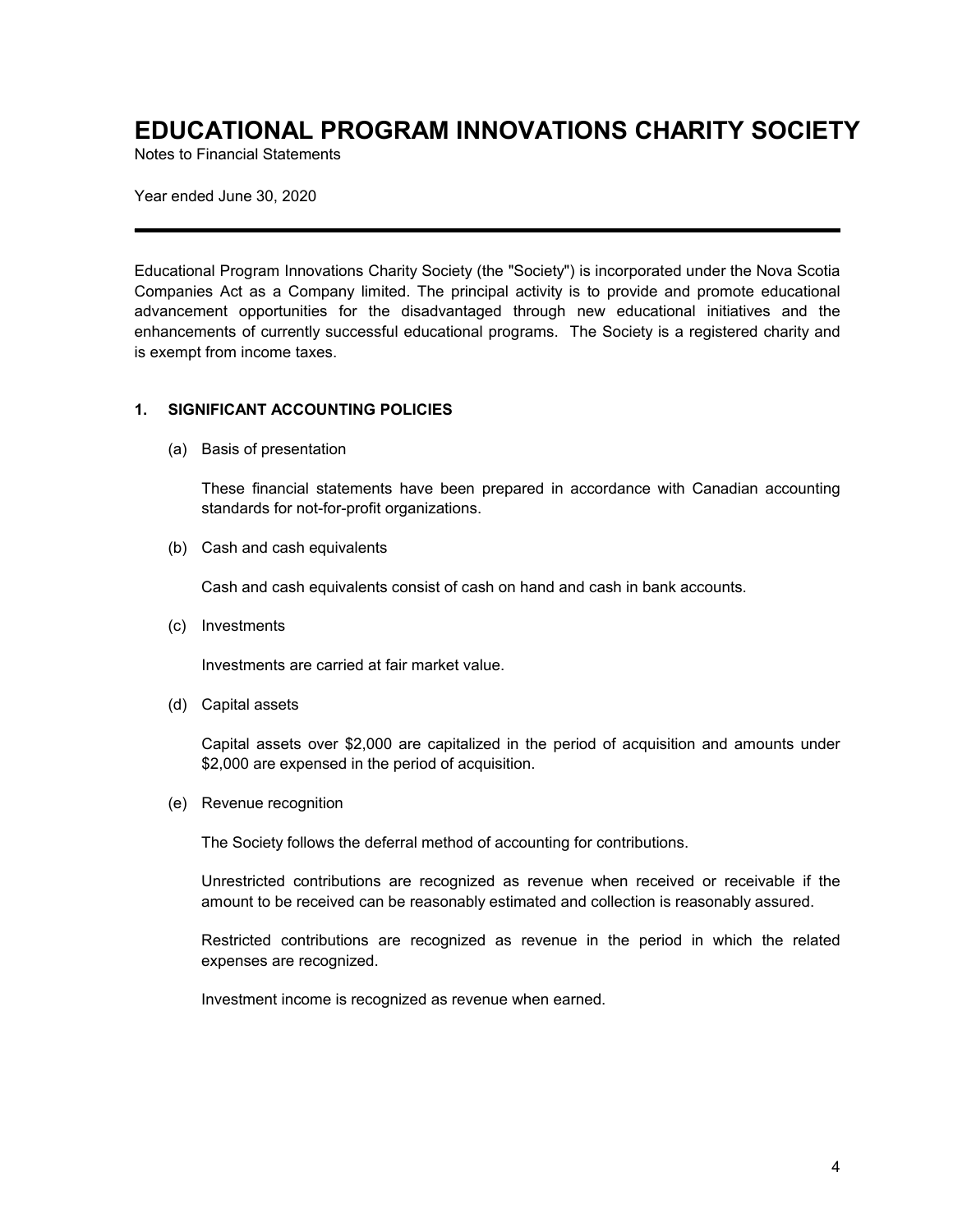Notes to Financial Statements (continued)

Year ended June 30, 2020

### **1. SIGNIFICANT ACCOUNTING POLICIES (continued)**

(f) Financial instruments

### **Measurement of financial instruments**

The Society initially measures its financial assets and financial liabilities at fair value and subsequently measures all its financial assets and financial liabilities at amortized cost, except short-term investments and marketable securities. These are subsequently measured at fair market value with any changes recorded on the statement of operations.

Financial assets measured at amortized cost includes cash and funding receivable.

Financial liabilities measured at amortized cost include accounts payable and accrued liabilities.

### **Impairment**

Financial assets measured at cost or amortized cost are tested for impairment when there are indicators of impairment. The amount of the write-down is recognized in income. A previously recognized impairment loss may be reversed to the extent of the improvement, directly or by adjusting the allowance account, provided it is no greater than the amount that would have been reported at the date of the reversal had the impairment not been recognized previously. The amount of the reversal is recognized in income.

Unless otherwise noted, the Society is not exposed to significant credit, market or liquidity risk arising from these instruments.

(g) Use of estimates

The preparation of financial statements requires management to make estimates and assumptions that affect the reported amounts of assets and liabilities and disclosure of contingent assets and liabilities at the date of the financial statements and the reported amounts of revenues and expenses during the reporting periods. Significant items subject to such management estimates and assumptions includes the valuation of funding receivable. Actual results could differ from those estimates.